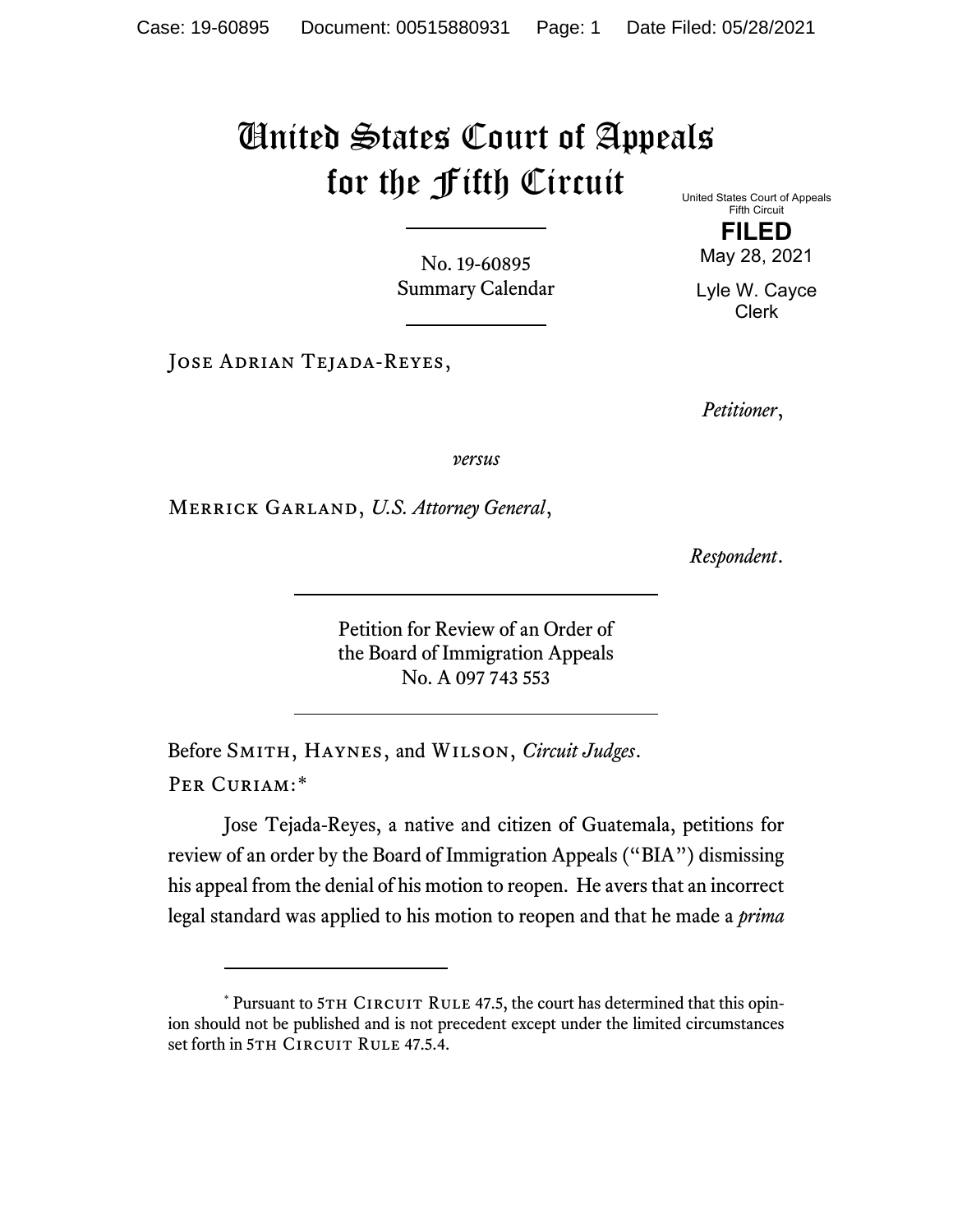## No. 19-60895

*facie* showing of eligibility for asylum, withholding of removal, and protection under the Convention Against Torture ("CAT") entitling him to reopening. By not addressing them in his appellate brief, Tejada-Reyes has abandoned review of his claims regarding equitable tolling, improper notice of the consequences of failing to appear, *sua sponte* reopening, and due process. *See Chambers v. Mukasey*, 520 F.3d 445, 448 n.1 (5th Cir. 2008).

We review the denial of a motion to reopen under a highly deferential abuse-of-discretion standard. *Lowe v. Sessions*, 872 F.3d 713, 715 (5th Cir. 2017). A motion to reopen may be denied for failure to demonstrate *prima facie* eligibility for relief. *INS v. Doherty*, 502 U.S. 314, 323 (1992). To make a *prima facie* showing of eligibility for asylum, withholding of removal, or protection under the CAT, the movant must demonstrate a reasonable likelihood that he has met the requirements for relief. *Guevara Flores v. INS*, 786 F.2d 1242, 1247 (5th Cir. 1986).

The BIA did not abuse its discretion in determining that Tejada-Reyes was not held to a heightened *prima facie* standard of eligibility. Despite his assertions to the contrary, he was not required to make a conclusive showing of persecution and instead was merely required to demonstrate that "the evidence reveal[ed] a reasonable likelihood that the statutory requirements for relief have been satisfied."

The BIA did not abuse its discretion in determining that Tejada-Reyes failed to make a *prima facie* showing of eligibility for asylum and withholding of removal. To establish eligibility for asylum, an applicant must prove that he is unwilling or unable to return to his home country "because of persecution or a well-founded fear of persecution on account of race, religion, nationality, membership in a particular social group, or political opinion." *Sharma v. Holder*, 729 F.3d 407, 411 (5th Cir. 2013) (quoting 8 U.S.C. § 1101(a)(42)(A)). "[A]lthough a statutorily protected ground need not be